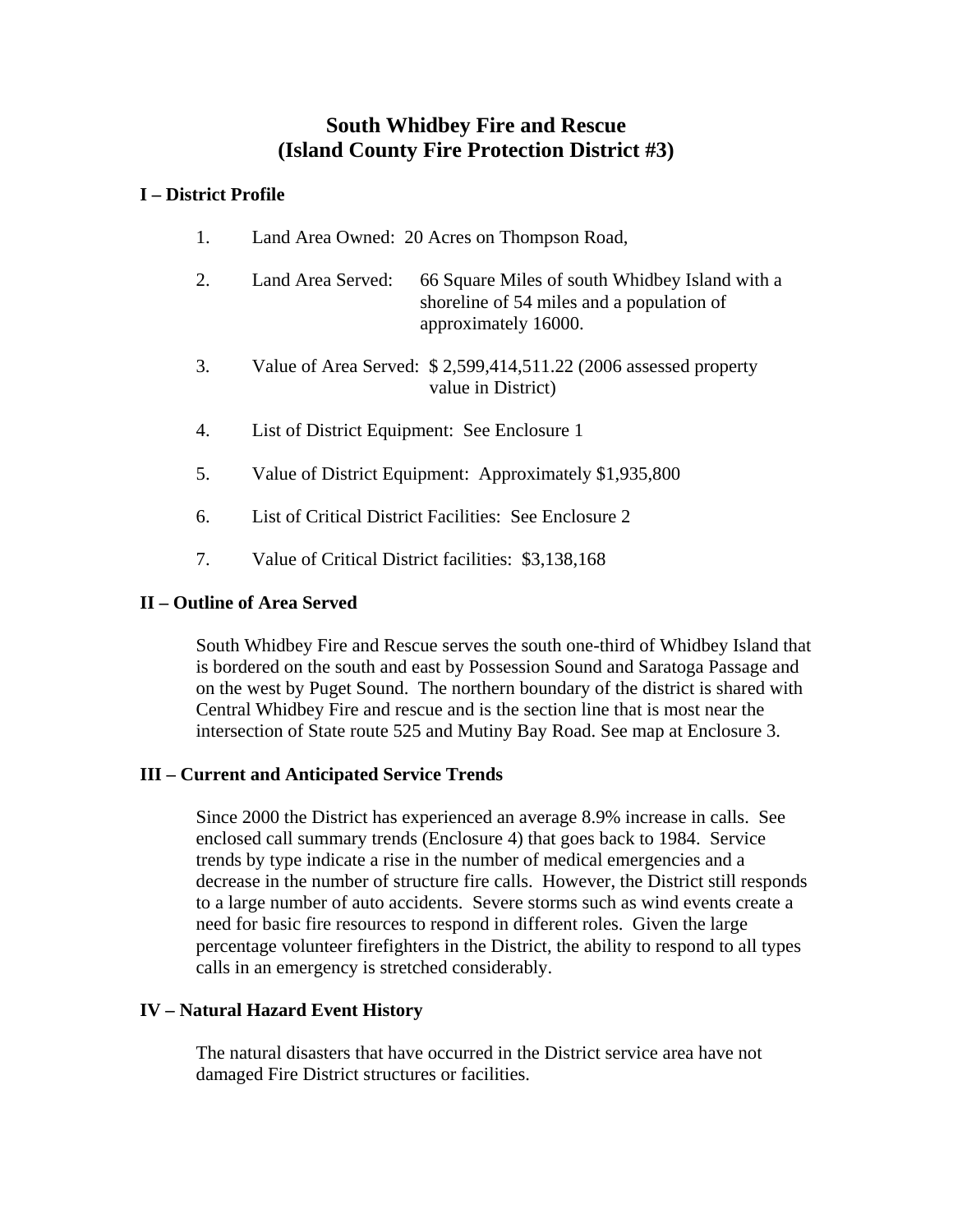## **V – Natural Hazard Risk/Vulnerability Risk Ration**

- #1 Earthquake
- #2 Severe Storm
- #3 Tsunami
- #4 Flood
- #5 Landslide
- #6 Volcanism
- #7 Wildland/Interface Fire
- #8 Drought
- #9 Avalanche

# **VI – Existing Applicable Hazard Mitigation Codes, Ordnances, or Policies**

The South Whidbey Fire and Rescue follows and enforces the codes and ordnances of Island County and the State of Washington. See Appendix D, Mitigation-Related Polices and Programs Listed by Jurisdiction of this plan.

## **VII – Existing Applicable Natural Hazard Mitigation Associated Plans and Documents**

None Known

# **VIII – Proposed Natural Hazard Mitigation Initiatives in Priority**

| #1 | Conduct seismic studies of existing facilities and incorporate<br>survivable features into planned facilities designs.<br>earthquake                                                                   |
|----|--------------------------------------------------------------------------------------------------------------------------------------------------------------------------------------------------------|
|    | Lead Agency: South Whidbey Fire and Rescue                                                                                                                                                             |
|    | Funding Source: District funding for capital improvements and applicable<br>Grant funding. Total cost unknown until designs are<br>completed.                                                          |
|    | Time-Line:<br>1-2 years of funding approval.                                                                                                                                                           |
|    | A cost benefit analysis of this initiative with new alternatives and option<br>will be accomplished prior to a final grant-funding request.                                                            |
| #2 | Survey and equip existing and planned facilities to improve their<br>utility as shelters and heating stations during severe weather and<br>extended utility (power for heat and water supply) outages. |

Lead Agency: South Whidbey Fire and Rescue

Funding Source: Applicable grant funding. Total cost unknown until